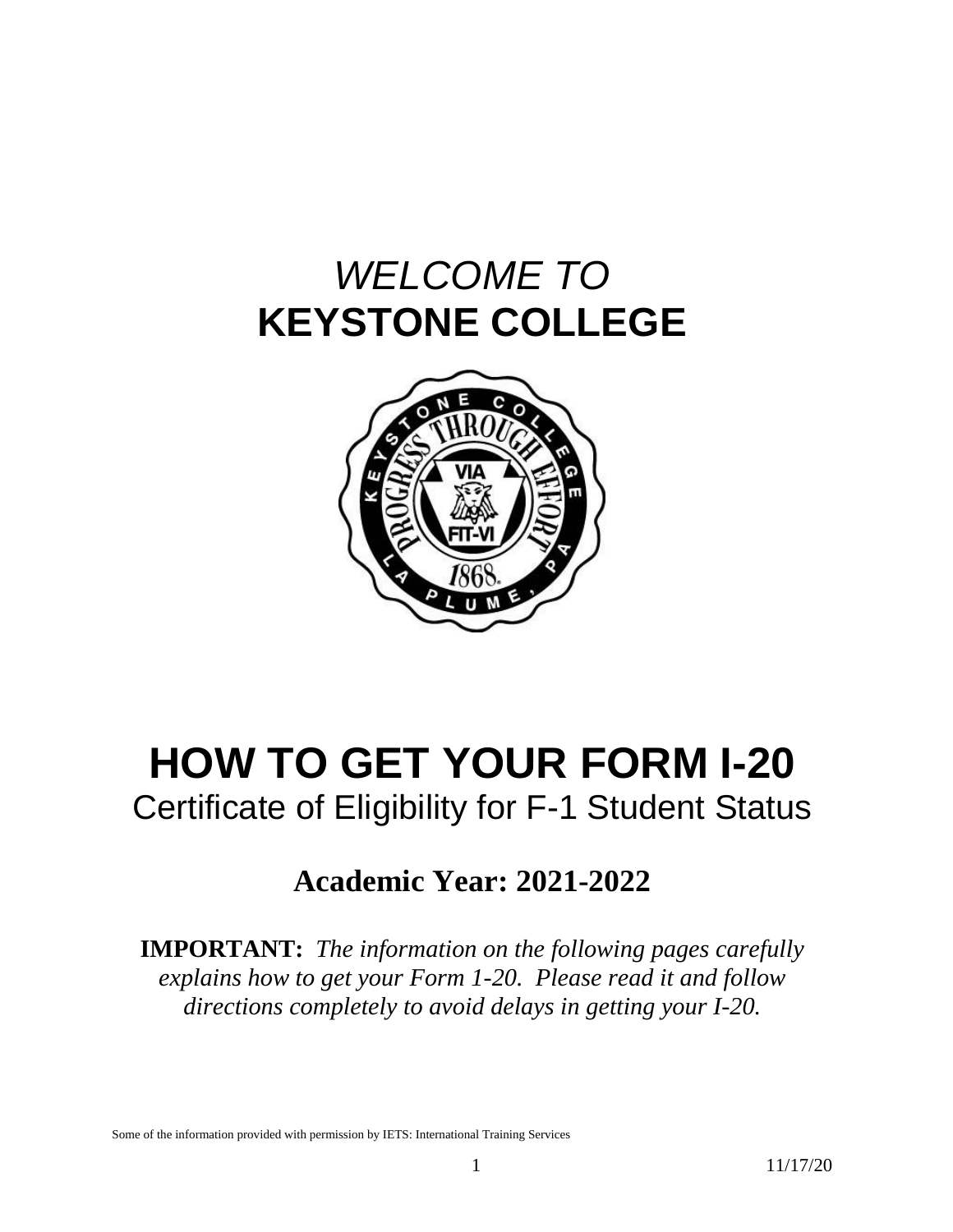### **International Student Services Keystone College One College Green La Plume, PA 18440 Phone: 570-945-8252, Fax: 570-945-8965 Email: [shirley.michaels@keystone.edu](mailto:shirley.michaels@keystone.edu)**

#### **NOW THAT YOU ARE PLANNING TO BE A STUDENT, THERE ARE TWO THINGS YOU CANNOT DO!**

#### 1. **Do not enter the U.S. with a B-1, B-2, or B-1/2 visa.**

If you use a B visa to enter the U.S. you are saying "I'm here as a visitor" only. Since you contacted our school about study, this would be viewed as a "fraudulent entry" and you could be refused permission to stay longer than six months or to extend or change your status. Do not listen to people who say it is easy to enter the country as a visitor and change your status. It is not true! B visitors are prohibited by U.S. law from pursuing a course of study prior to obtaining a change of status to F-1 student.

If your study plans are not certain and you want to enter the U.S. to visit schools, you must explain this on your visa application and ask the visa officer for a B-2 visa with the words "Prospective Student" noted on it or have the words added to your B visa if you already have one.

#### 2. **Do not enter the U.S. without a visa.**

If you are from a country from which you can enter the U.S. as a visitor by showing a round trip airline ticket, do not do this. If you enter without a visa, you will be permitted to stay for only 90 days. You will not be given more time or allowed to change to student status.

#### **WHAT IS A FORM I-20 AND WHY DO YOU NEED ONE?**

A Form I-20 is a government form that tells the U.S. government that you are eligible for F-1 student status. It certifies that (1) you are or expect to be a "bona fide" student; (2) you meet our admissions requirements; (3) you will pursue a full course of study; (4) you proved to us that you have enough money to study and live in the U.S. without working illegally or suffering from poverty. **You need a Form I-20 to obtain an F-1 student visa or status, or to keep lawful F-1 status when transferring or changing schools within the U.S.**

#### **DOES EVERYBODY NEED A FORM I-20?**

NO, some international students do not need I-20's. J-1 students need a Form DS-2019. B visitors and F-2 dependents must obtain an I-20 and apply for a change of status to F-1 student to pursue a course of study that is not a vocational or recreational in nature. If you are maintaining another nonimmigrant status in the U.S., you do not have to have an I-20 and may attend school full or part-time. If you have no legal status, you may attend school but you are not eligible to change status and do not need an I-20.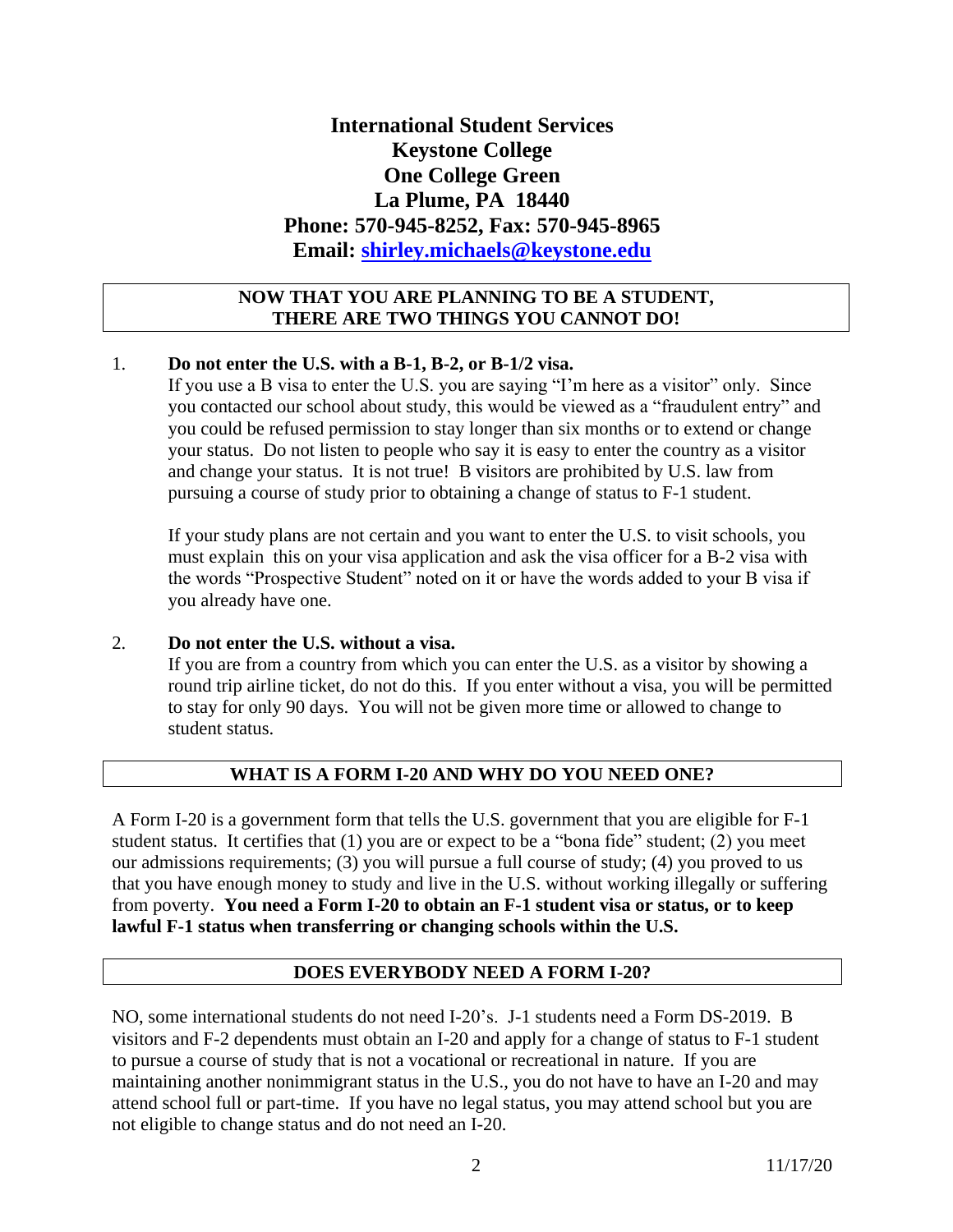#### **THESE ARE THE RULES FOR GETTING YOUR FORM I-20**

- 1. You must be a "Bona Fide" student, accepted to a full-time program of study.
- 2. You must prove to us that you can support the costs of living and studying in the U.S. for every year of your program of study at Keystone College. This is required by the U.S. Government in order to issue the Form I-20.
- 3. Do not expect that you will be able to work in the U.S. to help meet your annual costs! On-campus employment is limited and competitive; off-campus employment is strictly controlled by the U.S. Department of Homeland Security.
- 4. Carefully review our school's "Estimated Annual Costs for International Students" on page 6. This is the amount that you must prove that you receive for support for every year in your program of study (Estimate that it will take two years for an Associate degree and four years for a Bachelor's degree.
- 5. These requirements are not negotiable. They represent a modest average budget that does not include luxuries of any kind. We strongly recommend that you budget at least 10% more if possible. Too little money causes pain and distress. Student and their families should look closely at the cost of living and studying at Keystone College and make careful plans to be sure your needs will be met.
- 6. Expect annual increases in tuition and living costs.
- 7. Sometimes, we may have to ask you to give us more proof of your funding perhaps more than once. The U.S. government requires that we be sure, to the best of our ability, that you will have enough financial support during your stay.
- 8. Complete the application for Form I-20.
- 9. Have your sponsor(s) complete the sponsor's affidavit and attach the required evidence.
- 10. Submit your application for a Form I-20, sponsor's affidavit and evidence to us electronically (scan or fax) or mail us copies. Do not send us originals. Keep the originals to take to your visa interview.
- 11. We strongly recommend that you submit your I-20 application, affidavit and evidence at the same time as you are applying to the college. This will make the process to receive your I-20 much quicker.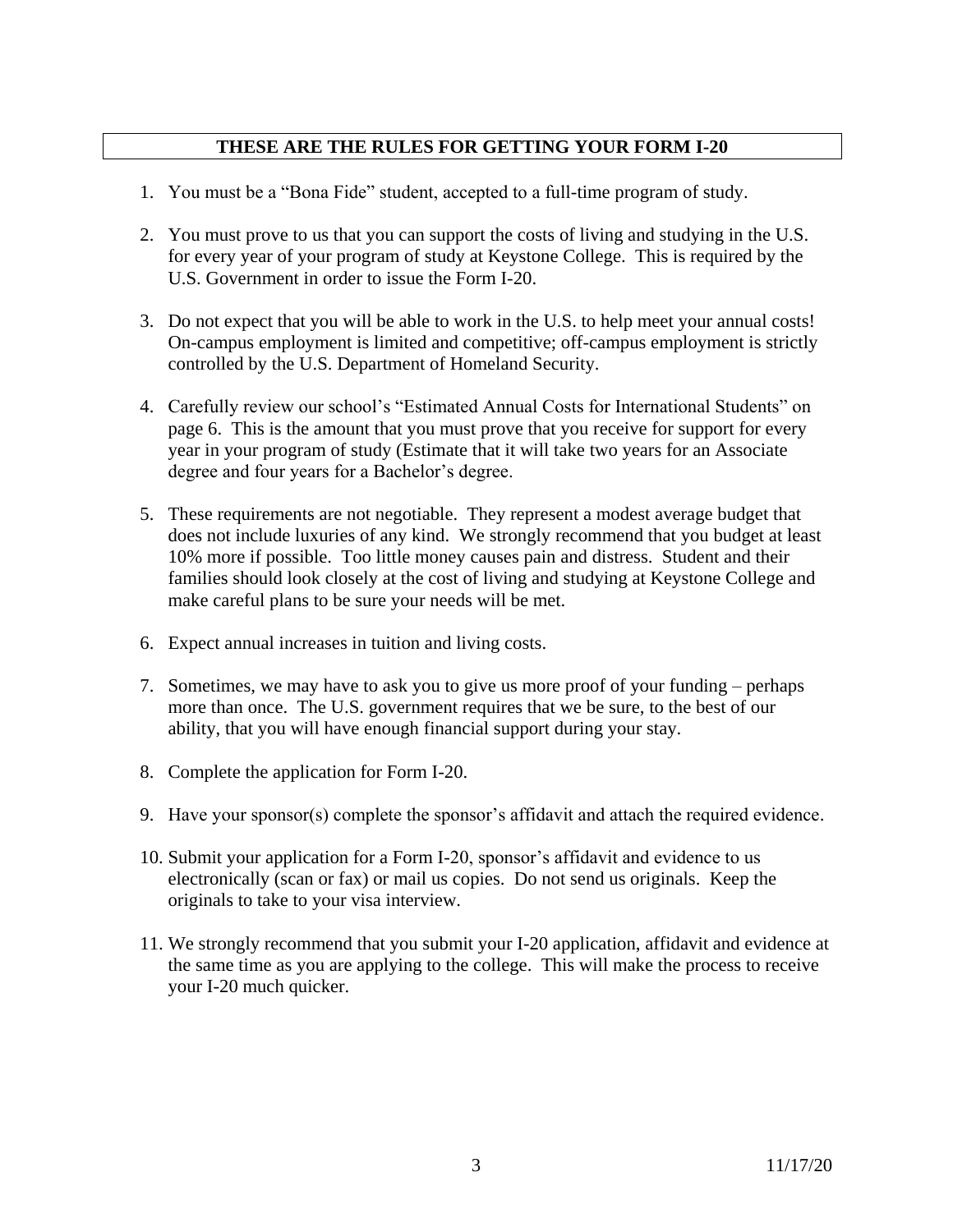#### **FUNDING SOURCES**

Your funding can come from any combination of sources in the U.S. or abroad:

1. **Funds from "Sponsors"** (parents, relatives, friends, organizations). You may have as many sponsors as you need. Sponsors may provide you with support in the form of money and/or room and board. Free room and board is when you live with someone and don't have to pay for your room or food.

#### **Warning #1**

It is highly recommended that at least part of your financial support come from your **home country**. This helps when you apply for your student visa!

#### **Warning #2**

**A sponsor should promise only as much money as he or she is capable of giving you.** Some sponsors believe that the more money they promise the easier it will be to get your I-20. The most common reason for rejection of financial documents is that we do not believe the sponsor can afford to give as much money as promised. A sponsor should promise only what he or she intends to give and only as much as can be afforded.

- 2. **Personal Funds** come from your own resources, not those of your relatives. If your parents put money in your bank account, we will ask you to submit the evidence required of the sponsors. Unless you have enough cash to support yourself for your entire program of study or can prove other sources of personal income, you will need a sponsor with an income sufficient to support you.
- 3. **Funds from this school** such as a scholarships. Not all college support covers the entire program of study or all expenses. So you may need additional support to meet your minimum annual costs.

#### **EVIDENCE REQUIREMENT**

Complete the application for the Form I-20 (attached) and submit it with all the required evidence of funding directly to the Admissions Office, electronically, fax or mail. (Do not mail us originals; keep them for your visa interview.)

#### **All documents you give us must be:**

- 1. Less than two months old
- 2. In English (We cannot review documents that are not in English!)

#### **EVIDENCE REQUIRED:**

#### **Sponsors of Cash Support:**

- 1. **Sponsor's affidavit and proof of annual cash support.** This form may be copied for each sponsor. All questions must be answered.
- 2. **Proof of Income** Individual Sponsor (any of the following):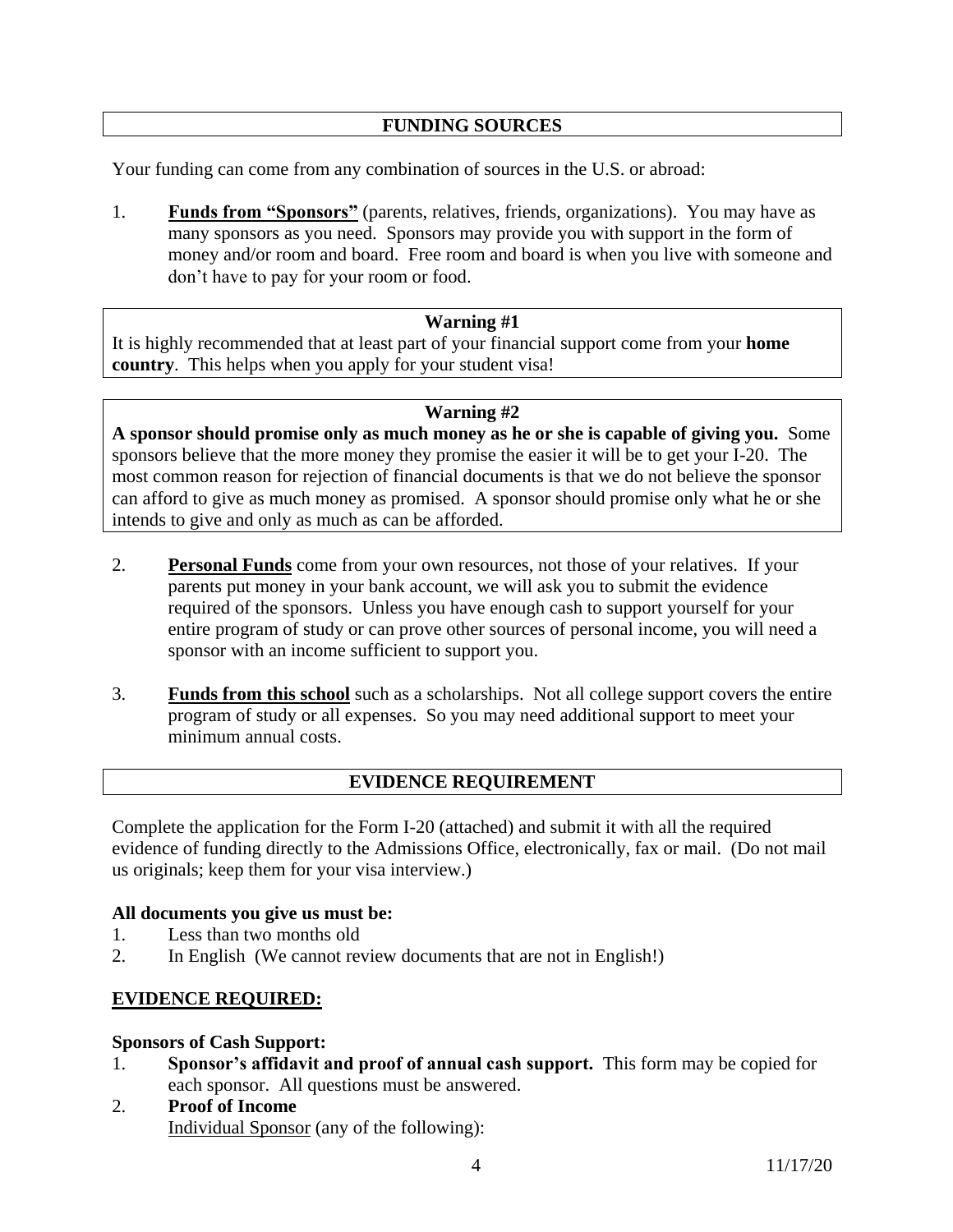- Income tax returns or receipts or
- Pay stubs for the last six months, or
- Bank/investment statements for the last six months

Company Sponsor

Submit tax returns and business registration and licenses.

3. **Bank Statement in the name of the sponsor only**. A monthly statement of balances and deposits from the bank.

#### **Warning #3**

If there is no proof of income provided with a bank statement, the statement balance will be totaled and divided by the number of years in your program of study to determine the amount available to you for each year.

#### **Warning #4**

The income of a company is not the income of the owner of the business and will not be accepted as proof of income. The owner/sponsor must still provide proof of income.

#### **Warning #5**

If a bank statement is in the name of more than one person, each individual must submit an affidavit of support.

#### **Warning #6**

We cannot accept bank statements that do not specify monthly balances and deposits!

#### **Sponsors of Free Room and Board**

- 1. Sponsor's affidavit and proof of free room and board
- 2. Proof of income (any of the following):
	- Income tax returns or receipts, or
	- Pay stubs for the last six months, or
	- Bank/investment statements for the last six months

#### **Warning #7**

If you are presently in the U.S., you must be living with a sponsor at the time of filing this application for this to be counted towards your means of support.

#### **Personal Funds:**

Bank/Asset Statements in your name: monthly statement of balances and deposits.

#### **School Funds:**

You will need a copy of the awards letter stating exactly what you will be receiving and for how long to take with you when applying for your visa.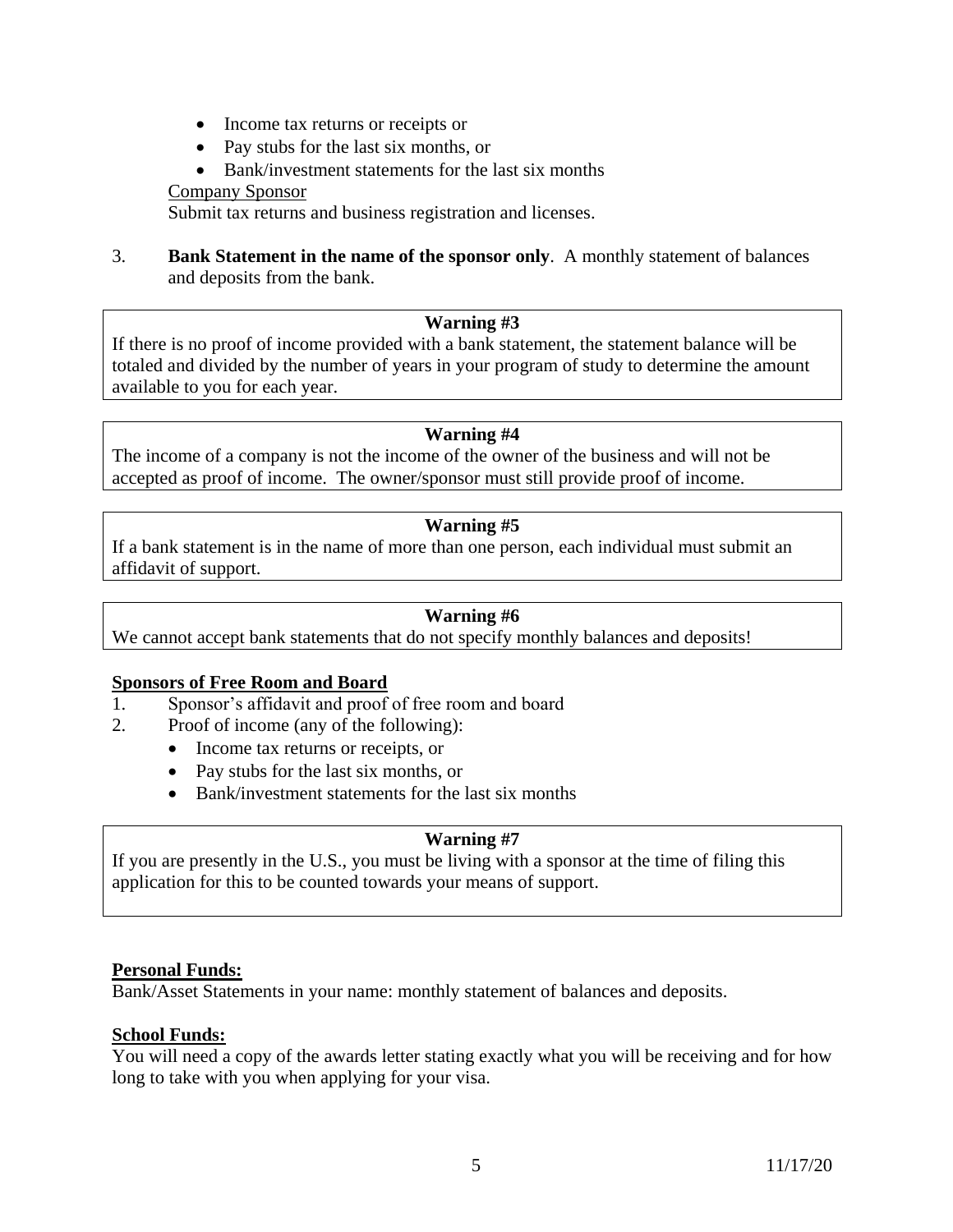#### **Annual Cost for International Students Expense Planning Worksheet (Estimated)**

#### **Tuition and Fees:**

The link below will allow you to calculate the amount of tuition, room and board, and fees for the semester and the year. In addition to the tuition, room and board, and fees, the student will need to purchase health insurance\*\*

https://www.keystone.edu/admissions/tuition-aid/tuition-and-fees/

| Other costs should be included in the calculations such as: |           |
|-------------------------------------------------------------|-----------|
| <b>Personal Items and Clothing</b>                          | \$3,600   |
| <b>Books and Supplies</b>                                   | $$700***$ |

\*All commuters must pay the parking fee; Residents who plan on bringing a vehicle to campus are also charged the parking fee.

\*\*All students must purchase health insurance upon arrival and provide a copy of the insurance card to the Health and Wellness Coordinator. Please budget for this additional cost at approximately \$1,500.

\*\*\*Keystone College provides all full-time students with an iPad. Books will be purchased separately at an additional cost. Please still budget for miscellaneous personal costs.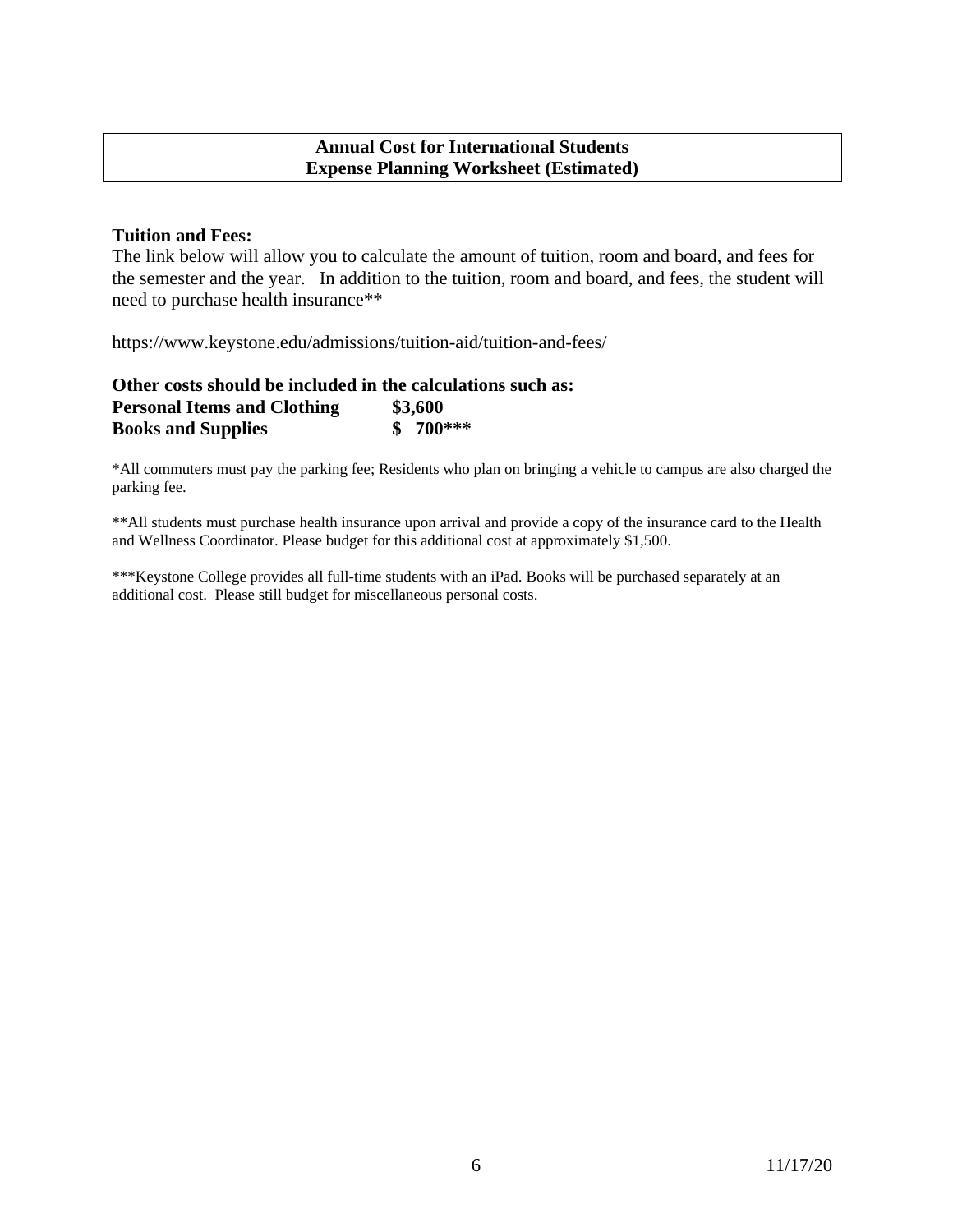### International Student Services Keystone College One College Green La Plume, PA 18440 Phone: 570-945-8252, Fax 570-945-8965

## **APPLICATION FOR A FORM I-20**

#### **PART 1: Personal Information**

1. Name in Passport

| Family/Last Name    | <b>First Name</b>                                                                                                                                                                                                             | Middle Name<br>Enter your name exactly as shown in your passport. Attach a copy of your passport identification page.                                                               |
|---------------------|-------------------------------------------------------------------------------------------------------------------------------------------------------------------------------------------------------------------------------|-------------------------------------------------------------------------------------------------------------------------------------------------------------------------------------|
|                     |                                                                                                                                                                                                                               |                                                                                                                                                                                     |
|                     | 2. Date of Birth: Month_______ Day_______ Year_______                                                                                                                                                                         |                                                                                                                                                                                     |
|                     | 3. Gender: $\Box$ Male $\Box$ Female (Please check one)                                                                                                                                                                       |                                                                                                                                                                                     |
|                     | 4. Country of Birth: Country of Birth:                                                                                                                                                                                        |                                                                                                                                                                                     |
|                     | 5. Country of Citizenship: 2008. [2010] [2010] [2010] [2010] [2010] [2010] [2010] [2010] [2010] [2010] [2010] [2010] [2010] [2010] [2010] [2010] [2010] [2010] [2010] [2010] [2010] [2010] [2010] [2010] [2010] [2010] [2010] |                                                                                                                                                                                     |
|                     |                                                                                                                                                                                                                               |                                                                                                                                                                                     |
|                     | 7. Permanent address in home country:                                                                                                                                                                                         |                                                                                                                                                                                     |
| Number and Street   |                                                                                                                                                                                                                               |                                                                                                                                                                                     |
|                     |                                                                                                                                                                                                                               |                                                                                                                                                                                     |
| City                | Postal Code                                                                                                                                                                                                                   | Country                                                                                                                                                                             |
|                     | $\Box$ I plan to come without dependents $\Box$ I plan to come with dependents                                                                                                                                                | 8. Dependents: A student wishing to have his/her family members(s) accompany him/her must<br>document financial support for each family member per calendar year of intended study. |
|                     |                                                                                                                                                                                                                               |                                                                                                                                                                                     |
|                     | 10. Have you been notified of your admissions to our school? $\Box$ Yes $\Box$ No<br>Please note that your Form I-20 cannot be issued until you are accepted.                                                                 |                                                                                                                                                                                     |
| immigration status. | Part III. What is your immigration status? You may attend school regardless of your                                                                                                                                           | <b>PART II – If you are in the United States now, complete this section.</b> If not, continue to                                                                                    |
|                     | $\Box$ F-1 What is your SEVIS ID number? $\Box$                                                                                                                                                                               |                                                                                                                                                                                     |
|                     | Are you transferring from another school in the U.S.? $\Box$ Yes $\Box$ No                                                                                                                                                    |                                                                                                                                                                                     |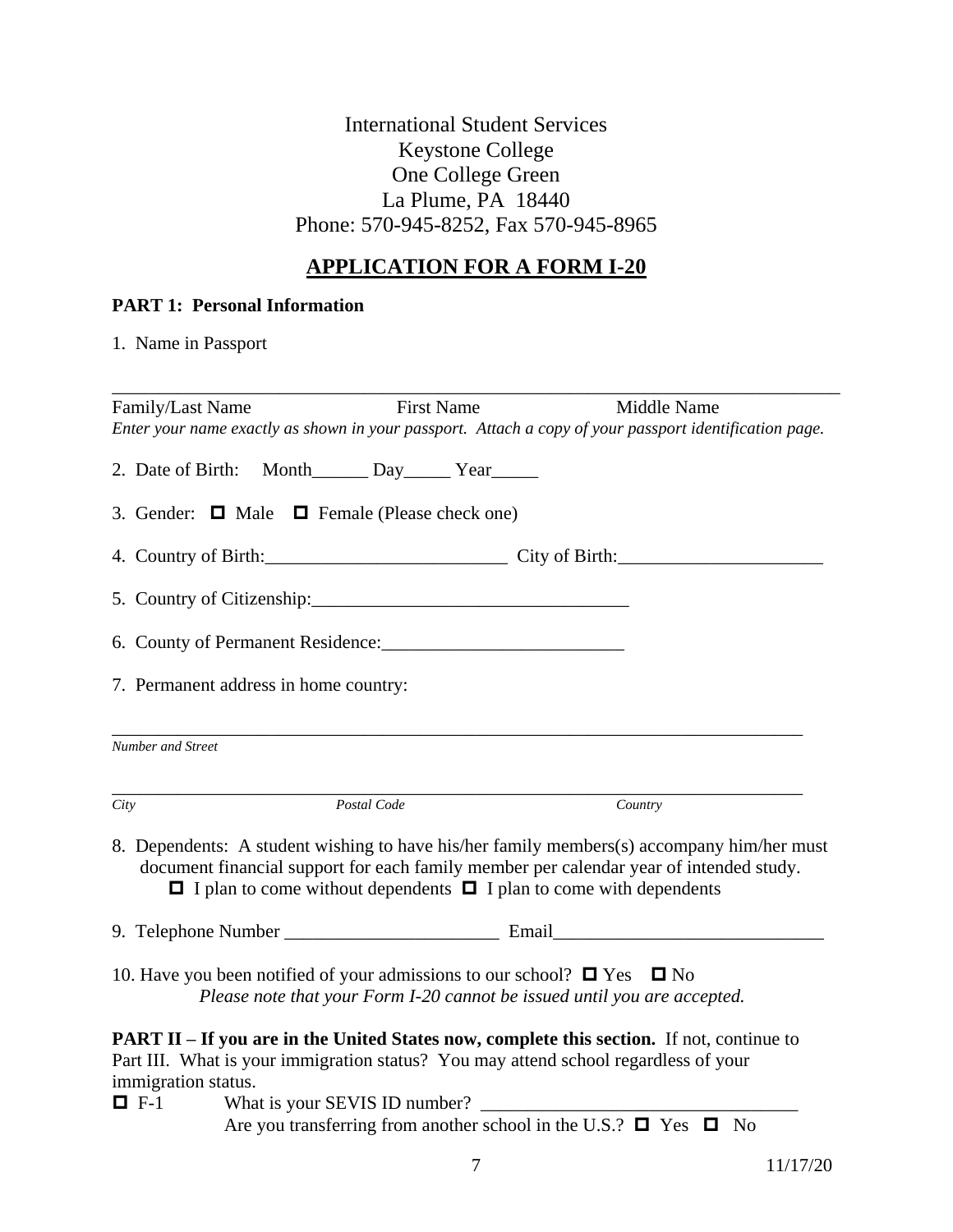$\Box$  Another status: Which one?

*Before we issue your Form I-20, we want to advise you. Please make an appointment to see the International Student Designated School Official.*

Do you plan to travel outside the U.S. before school starts?

- Yes *Tell us how you would like to get your Form I-20 in Part III.*
- No *If you are F-1, you will receive school transfer or other instructions.*

#### **PART III: If you are not in the U.S. now, complete this section.**

Did you recently attend school in the U.S. in F-1 student status?

 $\blacksquare$  No

 $\Box$  Yes If yes, what was the last date of your attendance?

*If you attended a U.S. school last term and are just home on holiday between academic terms, you are considered a "School Transfer" and need to have your record transferred to us before your Form I-20 may be issued. Please contact your international student advisor at your previous school immediately to authorize the release of your record to us.*

How to you prefer to receive your I-20?

 Mail Please **print** your name and address in English exactly as it should appear on the envelope.

| Complete     |  |
|--------------|--|
| Name:        |  |
|              |  |
| Street 1:    |  |
| Street 2:    |  |
| City, State, |  |
| Province     |  |
| Postal Code, |  |
| Country      |  |

#### $\Box$  Hold for pick-up by:

#### **PART IV: Student's Statement of Financial Support** *Do not complete this part unless you have carefully read all instructions!*

What level of education will you be pursuing? \_\_\_\_\_\_\_\_\_\_\_\_\_\_\_\_\_\_\_\_\_\_\_\_\_\_\_\_\_\_\_\_\_\_ Associate or Bachelor's Degree What will your major be? \_\_\_\_\_\_\_\_\_\_\_\_\_\_\_\_\_\_\_\_\_\_\_\_\_\_\_\_\_\_\_\_\_\_\_\_\_\_\_\_\_\_\_\_\_\_\_\_\_\_\_\_\_\_

What are your total estimated annual costs from the tuition/fees webpage? \$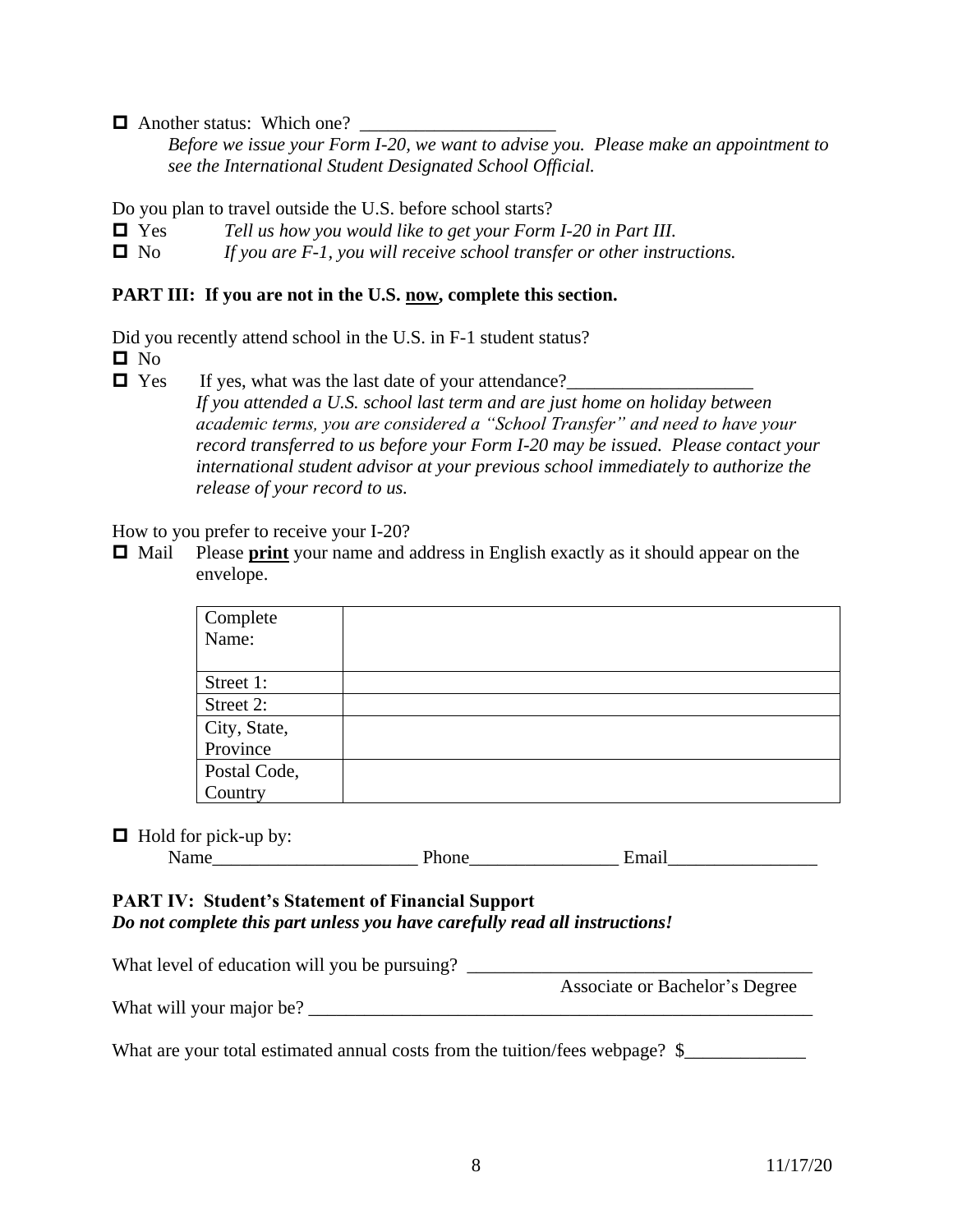

How will you be funded for every year of your program of study? Please check your funding below and indicate how much will be provided or available to you every year.

|   | <b>Sources of My Support</b>                                                                                                                                                                                                                                                              | <b>Annual Amount</b><br>$(U.S.$ Dollars) |
|---|-------------------------------------------------------------------------------------------------------------------------------------------------------------------------------------------------------------------------------------------------------------------------------------------|------------------------------------------|
| ш | Personal Funds: The amount available to me from my own<br>resources every year is (divide by the number of years in your<br>Program)                                                                                                                                                      |                                          |
|   | Funds from this School: scholarship renewable every year                                                                                                                                                                                                                                  |                                          |
| П | Cash Funds from a Sponsor: to be given to me every year                                                                                                                                                                                                                                   |                                          |
|   | Cash Funds from a Sponsor: to be given to me every year<br>Sponsor's name subsequently served by the served of the served of the served of the served of the served of the served of the served of the served of the served of the served of the served of the served of the served of th |                                          |
|   | Free Room and Board from a Sponsor: with whom I will live<br>Sponsor's name                                                                                                                                                                                                               |                                          |
|   | Total amount available to me every year of study. This<br>amount must be the same or more than your minimum costs.                                                                                                                                                                        |                                          |

#### **PART V – Applicant's Certification**

I understand the expenses listed on page 6 and on the tuition/fees web page are average cost estimates. I guarantee that I will have sufficient funds available to meet the estimated educational expenses as listed above for each year that I study at Keystone College. I certify that I can make the necessary arrangements to have all funds transferred to the U.S. and that I will have adequate funds for my travel to and from the U.S. I understand that the tuition, fees, room, board, and insurance are payable at the beginning of each semester. I am providing proof of resources by completing the source of funds form and attaching the required documents and bank statements.

The funds will be provided (check all that apply)

| $\Box$ by my family | $\Box$ from my own savings | $\Box$ other (specify) |
|---------------------|----------------------------|------------------------|
|                     |                            |                        |

Signature of Applicant

Date\_\_\_\_\_\_\_\_\_\_\_\_\_\_\_\_\_\_\_